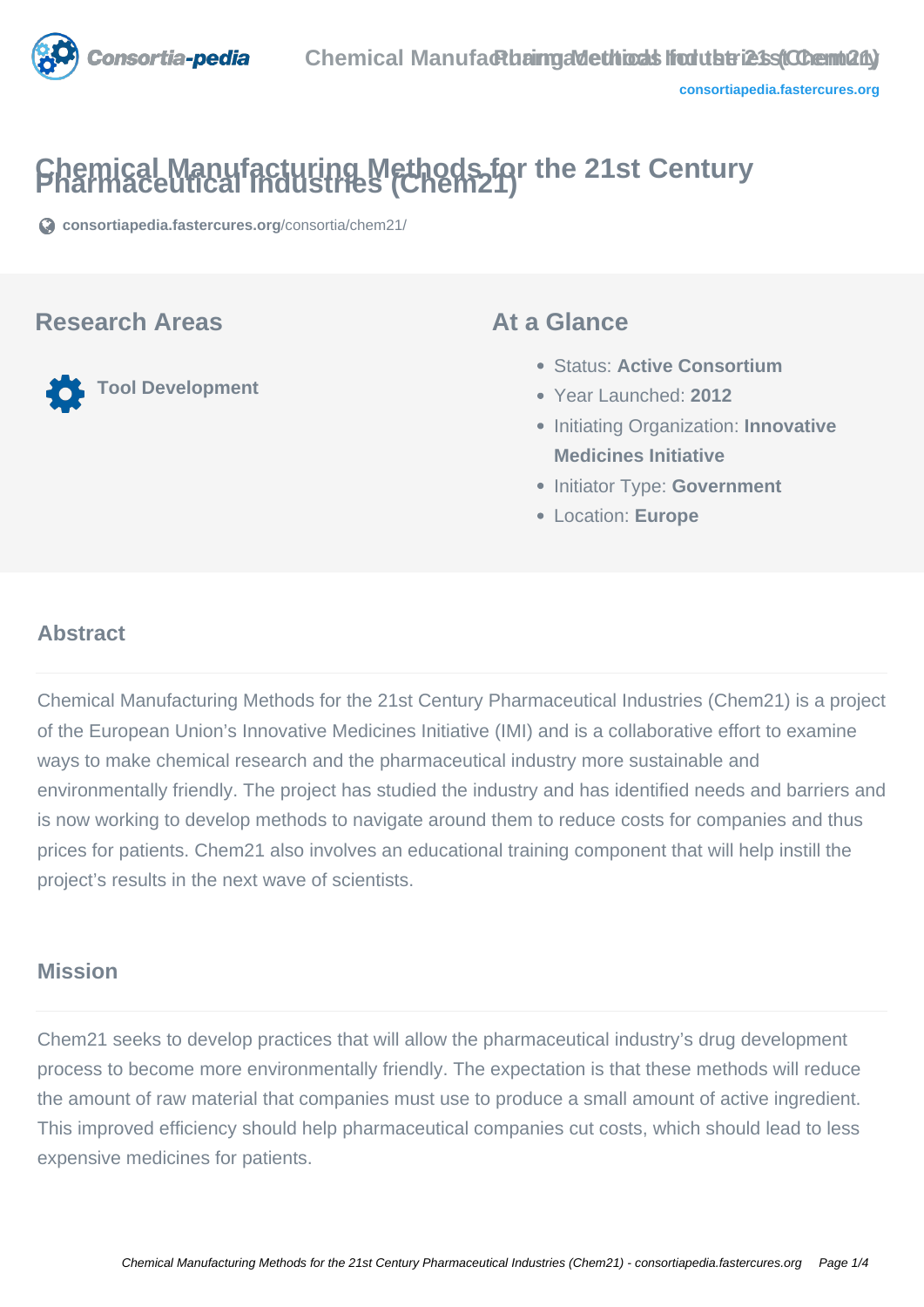

## **Consortium History**

2012: Chem21's start date was Jan. 10, and the project officially got under way in October. 2014: Chem21 held its first Scientific Advisory Board meeting on May 15.

#### **Structure & Governance**

The Chem21 initiative is divided into six work projects (WPs), each with a particular focus. The goals of the work projects are to define and measure the IMI's Vision 2020 with an updated view of challenges to sustainable chemistry, develop new methods and approaches and compare and analyze them against existing approaches, and develop educational modules to ensure that the project's benefits are implemented and practiced among the next generation of scientists.

WP 1 was tasked with identifying the challenges that the European Union pharmaceutical industry will face in 2020. The work project convened workshops to solicit input from industry members. Its findings included the importance of understanding the industry needs and barriers that caused prior sustainable chemistry efforts to fail, as well as of developing metrics, training, and education from the results.

 WPs 2, 3, and 4 will build on WP 1 to develop new practices to help meet industry needs. WP 2 focuses on developing sustainable chemical catalysts and processes, while WP 4 focuses on transforming simple carbon sources into high-value products by microorganisms through the creation of efficient biosynthetic pathways.

WP 5 will translate the results of WPs 2, 3, and 4 into training and educational material, aiming to influence and educate the next generation of scientists about low environmental impact chemistry. It will also develop an inward-facing metric to situate green chemistry principles within the consortium and evaluate the consortium's environmental impact.

WP 6 oversees the project and is responsible for project management and reporting. GlaxoSmithKline leads the project's work package and assures implementation, along with co-coordinator Sanofi Chimie and managing entity UNIMAN.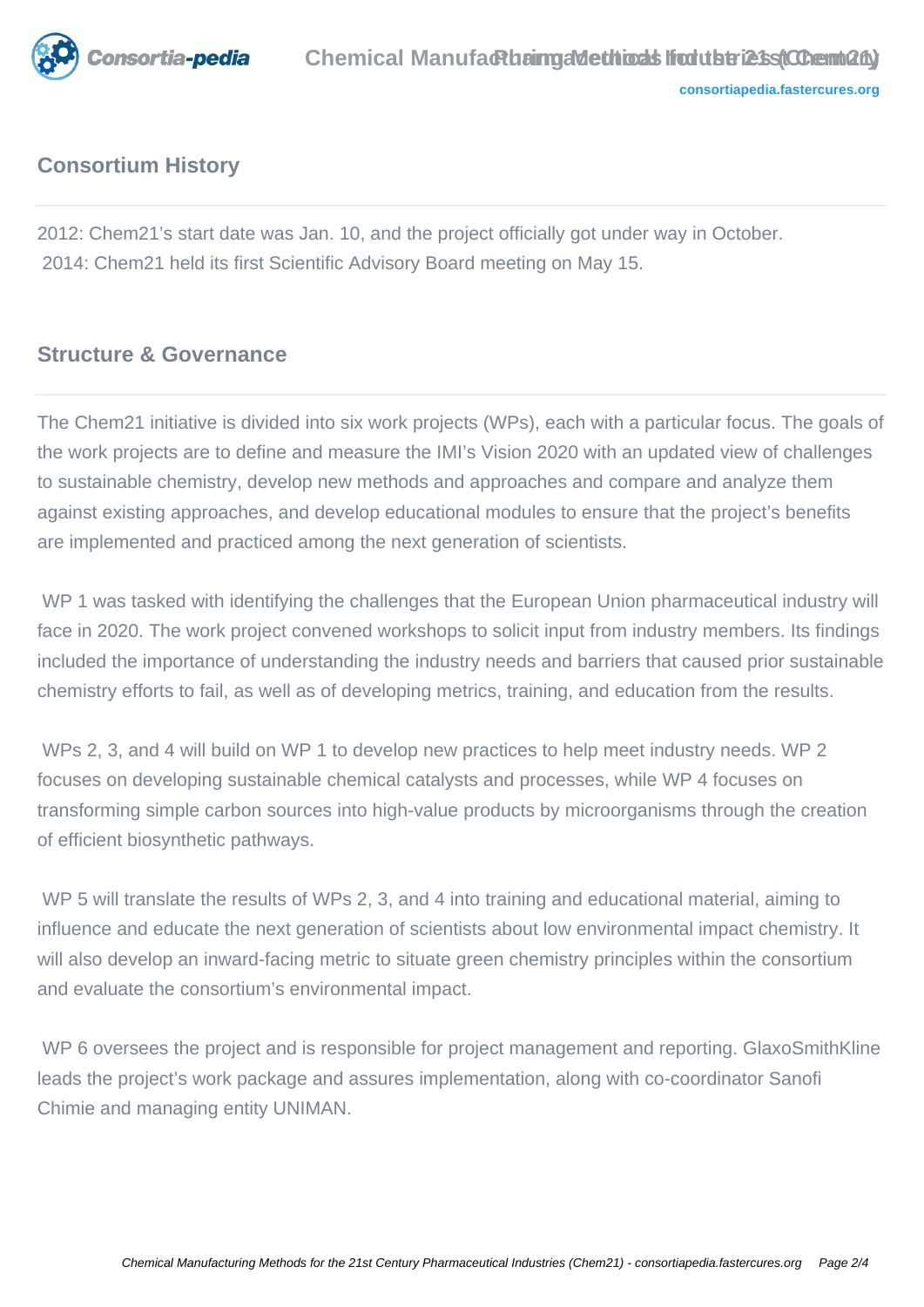

## **Financing**

Chem21 will be a four-year, €26.4 million (US\$35.9 million) project financed by IMI and the European Federation of Pharmaceutical Industries and Associations (EFPIA). EFPIA's in-kind contribution of €13.6 million represents the largest contribution to the project, while IMI added €9.8 million and other funding sources added €3 million.

#### **Intellectual Property**

All IMI projects, such as Chem21, operate under the same umbrella intellectual property (IP) policy. Any IP discovered as a result of work in the collaboration is owned by the participating institution that made the discovery (or if the discovery was made jointly, there is joint ownership). Other participants have access rights to the generated IP during and after the project for research use, and participant owners have the right to license their IP and associated obligations to other parties, including to affiliated entities. Third parties may request access rights, which do not involve the ability to sublicense without receiving authorization from the IP-owning participant.

#### **Data Sharing**

In keeping with IMI policy, the Chem21 project has up to one year after completion to disseminate IP or data created by the project.

#### **Impact/Accomplishment**

To date, WP 1 has published three presentations, and WP 5 has published one presentation.

## **Links/Social Media Feed**

Homepage <http://www.chem21.eu/> Other social media <http://www.chem21.eu/category/blog/> Other website <http://www.imi.europa.eu/content/chem21>